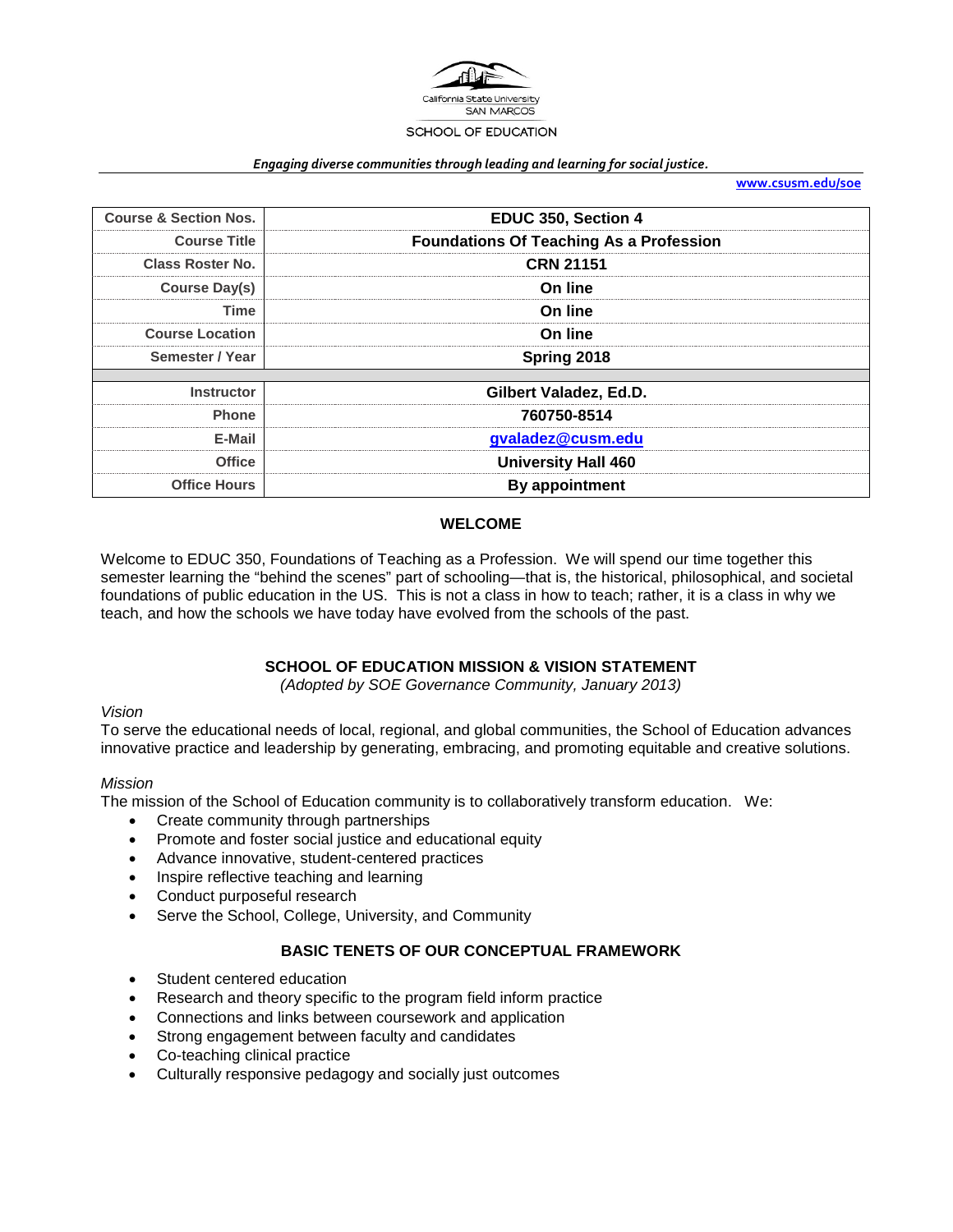## **TABLE OF CONTENTS**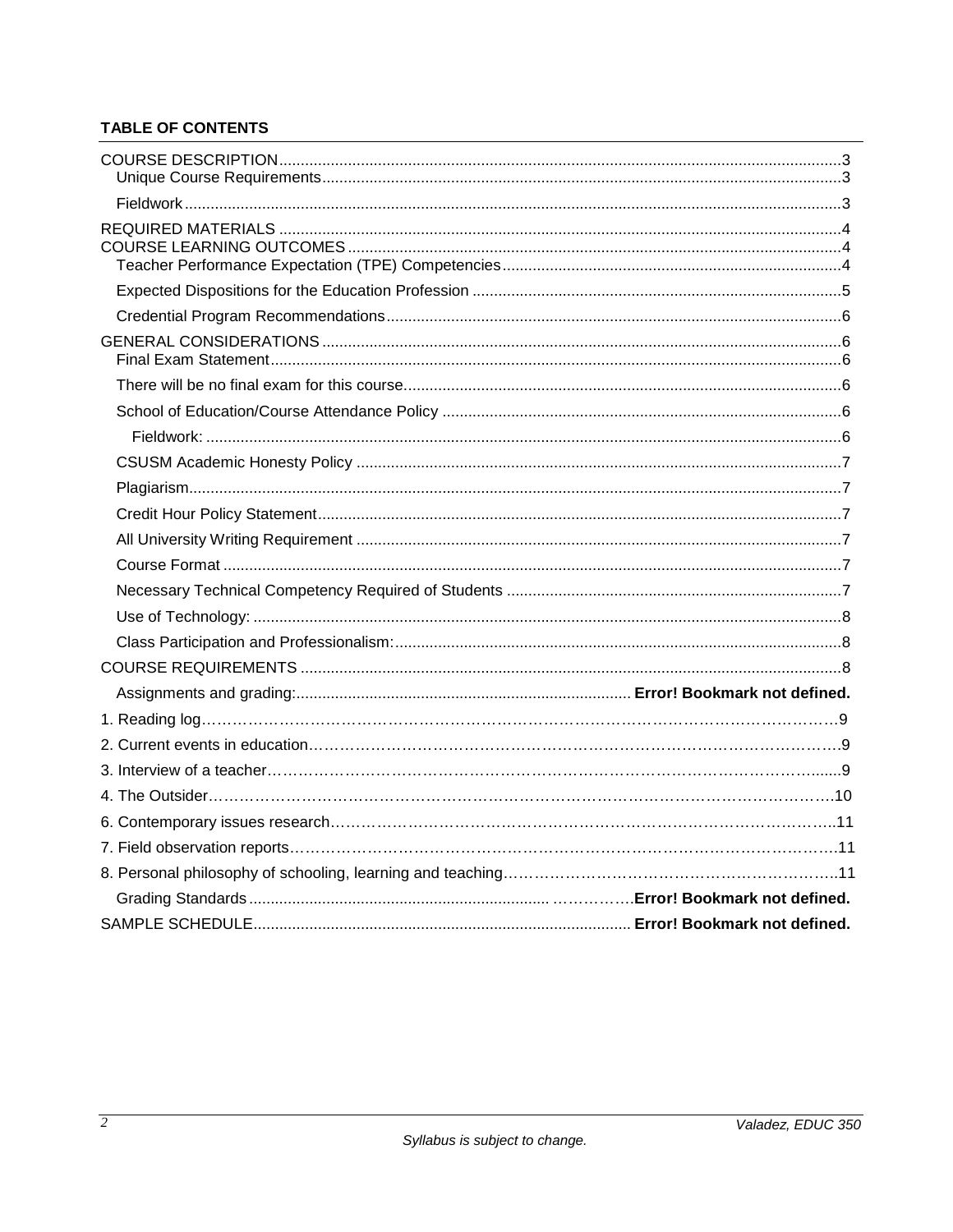#### **COURSE DESCRIPTION**

Required for all credential candidates. An orientation to careers in K-12 education. Focuses on teaching and schooling from multiple perspectives, with an emphasis on current thinking and practices in public education in the U.S. Subjects from the sociological, philosophical, and historical foundations of education are addressed. Readings from the lives of teachers and interactions with local educators will assist students to understand the richness and the complexities of teaching as a career. Emphasizes the importance of education for all children in a diverse society. Intended for individuals interested in becoming teachers to understand the nature of formal education in the United States and to assess teaching as a career. *Participation in forty-five (45) hours of supervised fieldwork assignments in K-12 classroom settings.*

#### **Course Objectives**

This course serves as an orientation to careers in elementary, middle and high school education. Upon completion of this course, teacher candidates should understand the nature of formalized education in the United States and be able to assess his or her interest in teaching as a career. By the end of the course the student will be able to develop an informed personal philosophy of teaching. Major topics include:

- Understanding the roles of schools in society
- Exploring philosophies and contemporary issues in education.
- Assessing the roles of teachers in schools.
- Understanding the qualifications and credentialing process for California teachers.
- Understanding and appreciating the student as an individual.
- Understanding factors affecting student achievement.
- Understanding critical issues in curriculum and instruction.
- Understanding infusion of special education in general education practices.
- Understanding the laws that influence teaching responsibilities.

This course is a required pre-requisite for all applicants to CSUSM's K-12 credential programs.

#### **Unique Course Requirements**

Teacher education is a professional preparation program. It is expected that students will come to class prepared to discuss the readings, submit required assignments, and participate in class activities. The School of Education has identified six dispositions – social justice and equity, collaboration, critical thinking, professional ethics, reflective teaching and learning, and life-long learning—Students are expected to adhere to academic honesty and integrity, standards of dependability, confidentiality and writing achievement. Because it is important for teachers to be able to effectively communicate their ideas to students, parents, colleagues, and administrators, writing that is original, clear and error-free is a priority for the School of Education. It is expected that work will be turned in on time. Please discuss individual issues with the instructor. Points will be deducted if assignments are submitted late (10% penalty per day late; no credit will be awarded if the assignment is one week late).

#### **Fieldwork**

In addition to in-class work, assigned readings and projects, students will participate in forty-five (45) hours of supervised fieldwork assignments in a variety of public school settings. Details on the fieldwork are found on the Cougar Courses site. Documentation of these hours is required to receive a grade in EDUC 350. Cal State San Marcos students are expected to adhere to professional standards in their dress and behavior in the field. Required clearances (fingerprints, TB test) are the responsibility of the student. A letter of recommendation (usually from the classroom teacher where most of the fieldwork is done) is a requirement for admission to the Cal State San Marcos Teacher Credentialing programs.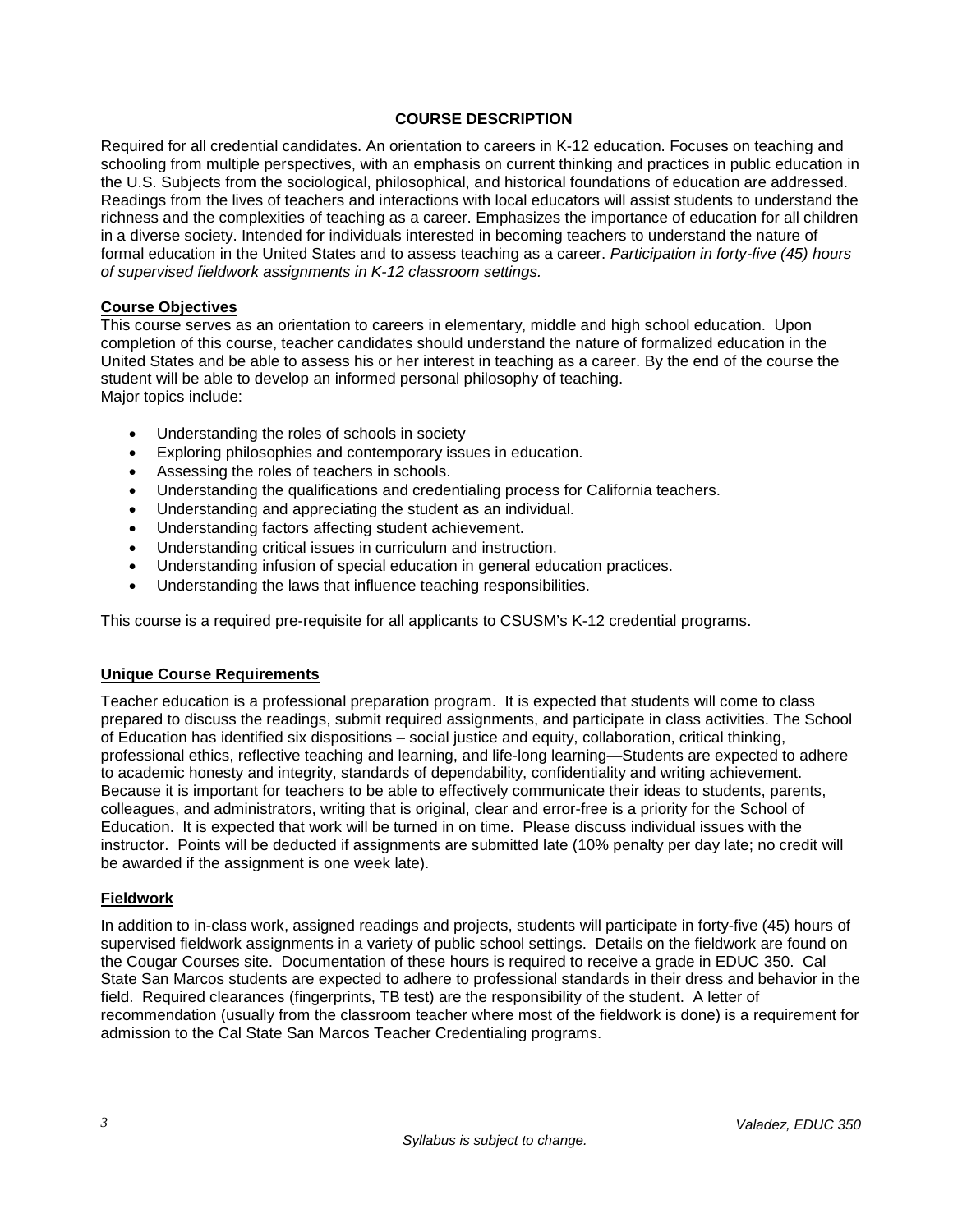#### **REQUIRED MATERIALS**

Sadker, David Miller and Zittleman, Karen. (2016). *Teachers, Schools, and Society: A Brief Introduction to Education.* (4th ed), McGraw Hill.

Available in CSUSM Bookstore in paperback or ebook: Paperback (ISBN 9780078110436). Prices range from \$80-200 depending on used/new and rent/buy. For the Connect Card to the ebook (ISBN 9781259413681), see bookstore for prices. Note: In this section of EDUC 350, you will not be required to use the textbook publisher's website. This textbook (paperback or ebook) is also available for purchase and rent in various online marketplaces.

Nieto, Sonia. (2015). *Why We Teach Now*. Teachers College Press. ISBN 9780807755877 (paperback); 9780807773611 (ebook). Available in CSUSM Bookstore: Prices range from \$13-33 depending on used/new and rent/buy. Also available for purchase in online marketplaces and via check-out in libraries.

Villa, R. A. and Thousand, J. S. (2005). *Creating an Inclusive School* (2nd ed.). Alexandria, VA: ISBN 0-87120-251-4

# **COURSE LEARNING OUTCOMES**

Upon successful completion of this course, students will be able to understand the nature of formalized education in the United States and be able to assess his or her interest in teaching as a career.

# **Teacher Performance Expectation (TPE) Competencies**

The course objectives, assignments, and assessments have been aligned with the CTC standards for a (Single Subject, Multiple Subject, Special Education, etc.) Credential. This course is designed to help teachers seeking a California teaching credential to develop the skills, knowledge, and attitudes necessary to assist schools and district in implementing effective programs for all students. The successful candidate will be able to merge theory and practice in order to realize a comprehensive and extensive educational program for all students. You will be required to formally address the following TPEs in this course:

## **TPE1. Engaging and Supporting All Students in Learning. Beginning teachers:**

**1.1** Apply knowledge of students, including their prior experiences, interests, and social-emotional learning needs, as well as their funds of knowledge and cultural, language, and socioeconomic backgrounds, to engage them in learning.

**1.3** Connect subject matter to real-life contexts and provide active learning experiences to engage student interest, support student motivation, and allow students to extend their learning.

**1.5** Promote students' critical and creative thinking and analysis through activities that provide opportunities for inquiry, problem solving, responding to and framing meaningful questions, and reflection.

**1.6** Provide a supportive learning environment for students' first and/or second language acquisition by using research-based instructional approaches, including focused English Language Development, Specially Designed Academic Instruction in English (SDAIE), scaffolding across content areas, and structured English immersion, and demonstrate an understanding of the difference among students whose only instructional need is to acquire Standard English proficiency, students who may have an identified disability affecting their ability to acquire Standard English proficiency, and students who may have both a need to acquire Standard English proficiency and an identified disability.

**1.8** Monitor student learning and adjust instruction while teaching so that students continue to be actively engaged in learning.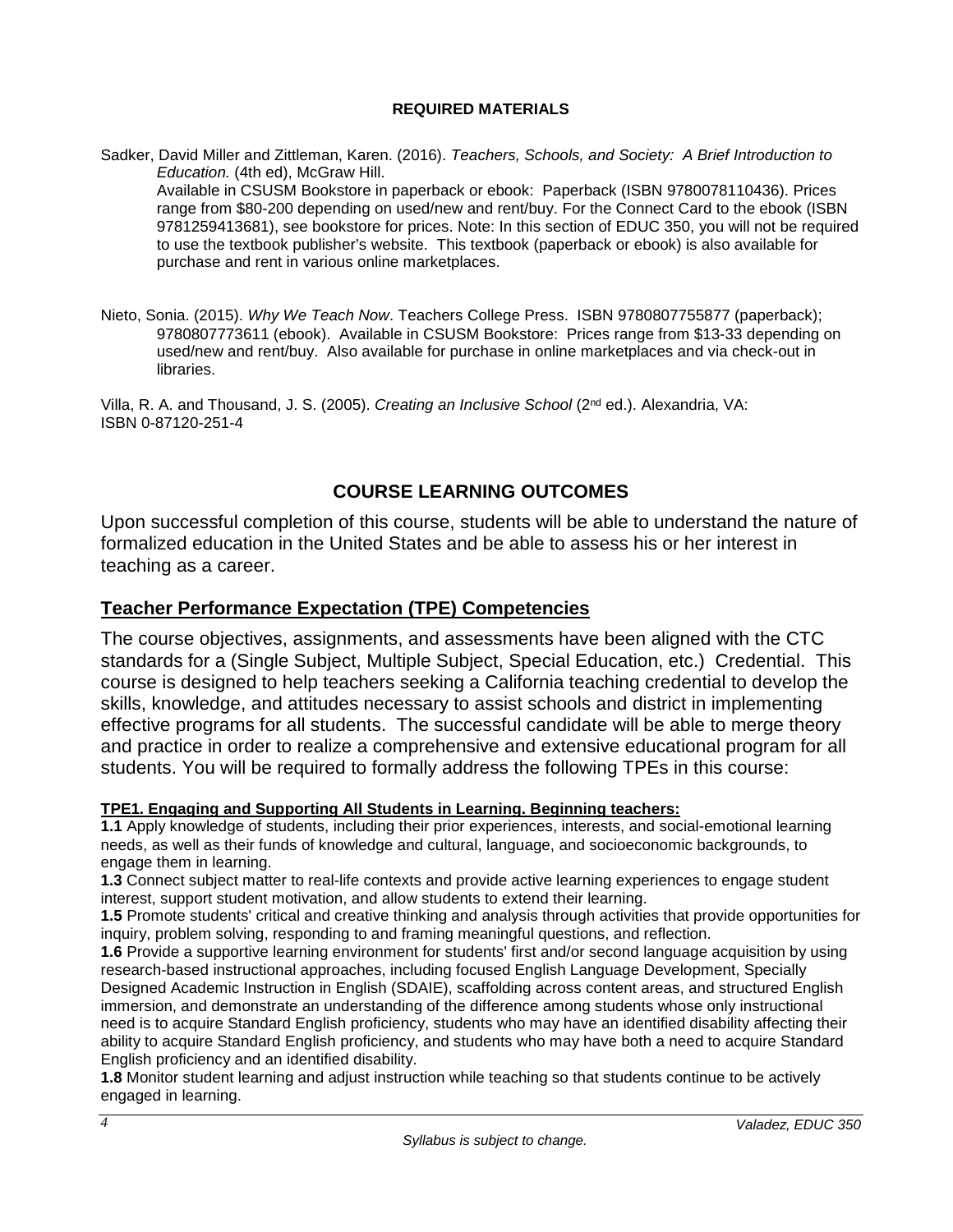### **TPE 2: Creating and Maintaining Effective Environments for Student Learning. Beginning teachers:**

**2.1** Promote students' social-emotional growth, development, and individual responsibility using positive interventions and supports, restorative justice, and conflict resolution practices to foster a caring community where each student is treated fairly and respectfully by adults and peers

**2.2** Create learning environments (i.e., traditional, blended, and online) that promote productive student learning, encourage positive interactions among students, reflect diversity and multiple perspectives, and are culturally responsive.

**2.3** Establish, maintain, and monitor inclusive learning environments that are physically, mentally, intellectually, and emotionally healthy and safe to enable all students to learn, and recognize and appropriately address instances of intolerance and harassment among students, such as bullying, racism, and sexism. **2.4** Know how to access resources to support students, including those who have experienced trauma, homelessness, foster care, incarceration, and/or are medically fragile.

**2.6** Establish and maintain clear expectations for positive classroom behavior and for student-to-student and student-to-teacher interactions by communicating classroom behavior and for student-to-student and studentto-teacher interactions by communicating classroom routines, procedures, and norms to students and families.

#### **TPE 3: Understanding and Organizing Subject Matter for Student Learning. Beginning teachers:**

**3.1** Demonstrate knowledge of subject matter, including the adopted California State Standards and curriculum frameworks.

**3.7** Model and develop digital literacy by using technology to engage students and support their learning, and promote digital citizenship, including respecting copyright law, understanding fair use guidelines and the use of Creative Commons license, and maintaining Internet Security

### **TPE 4: Planning Instruction and Designing Learning Experiences for All Students. Beginning teachers:**

**4.1** Locate and apply information about students' current academic status, content- and standards-related learning needs and goals, assessment data, language proficiency status, and cultural background for both short-term and long-term instructional planning purposes.

#### **TPE 6: Developing as a Professional Educator. Beginning teachers:**

**6.1** Reflect on their own teaching practice and level of subject matter and pedagogical knowledge to plan and implement instruction that can improve student learning.

**6.2** Recognize their own values and implicit and explicit biases, the ways in which these values and implicit and explicit biases may positively and negatively affect teaching and learning, and work to mitigate any negative impact on the teaching and learning of students. They exhibit positive dispositions of caring, support, acceptance, and fairness toward all students and families, as well as toward their colleagues.

**6.3** Establish professional learning goals and make progress to improve their practice by routinely engaging in communication and inquiry with colleagues.

**6.5** Demonstrate professional responsibility for all aspects of student learning and classroom management, including responsibility for the learning outcomes of all students, along with appropriate concerns and policies regarding the privacy, health, and safety of students and families. Beginning teachers conduct themselves with integrity and model ethical conduct for themselves and others.

**6.6** Understand and enact professional roles and responsibilities as mandated reporters and comply with all laws concerning professional responsibilities, professional conduct, and moral fitness, including the responsible use of social media and other digital platforms and Preliminary Multiple and Single Subject Credential Program Standards – Adopted December 2015 14 Teaching Performance Expectations (TPEs) – Adopted June 2016 tools.

**6.7** Critically analyze how the context, structure, and history of public education in California affects and influences state, district, and school governance as well as state and local education finance.

#### **Expected Dispositions for the Education Profession**

Education is a profession that has, at its core, certain dispositional attributes that must be acquired and developed. Teaching and working with learners of all ages requires not only specific content knowledge and pedagogical skills, but positive attitudes about multiple dimensions of the profession. The School of Education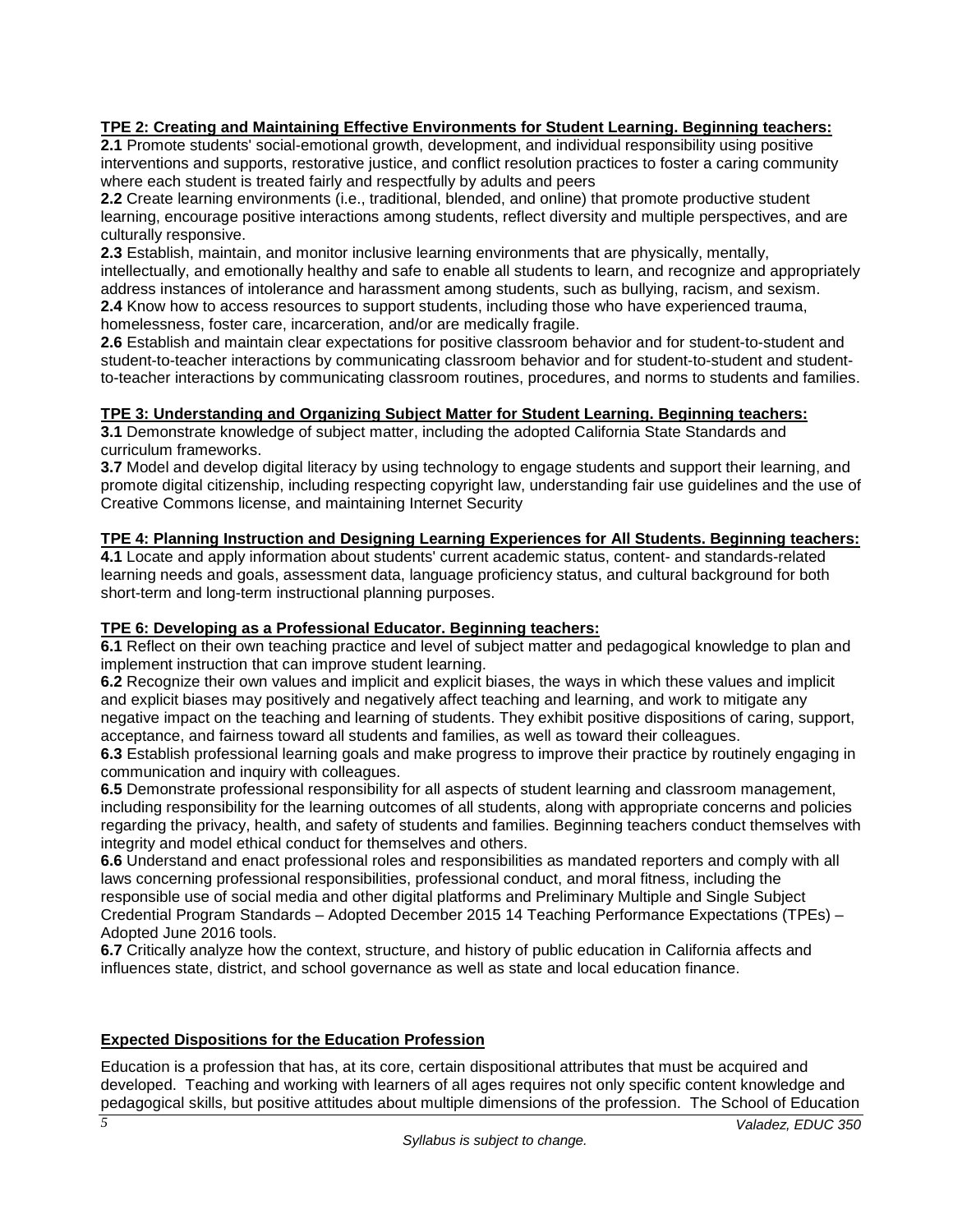has identified six dispositions that must be evident in teacher candidates: social justice and equity, collaboration, critical thinking, professional ethics, reflective teaching and learning, and life-long learning. These dispositions have observable actions that will be assessed throughout the preparation program. For each dispositional element, there are three levels of performance - *unacceptable*, *initial target*, and *advanced target*. The description and rubric for the three levels of performance offer measurable behaviors and examples.

The assessment is designed to provide candidates with ongoing feedback for their growth in professional dispositions and includes a self-assessment by the candidate. The dispositions and rubric are presented, explained and assessed in one or more designated courses in each program as well as in clinical practice. Based upon assessment feedback candidates will compose a reflection that becomes part of the candidate's Teaching Performance Expectation portfolio. Candidates are expected to meet the level of *initial target* during the program.

### **Credential Program Recommendations**

As one of several evaluation methods, EDUC 350 course instructors are asked for feedback concerning credential candidates who are applying for programs at Cal State San Marcos. Keep in mind that your professionalism and hard work in this class not only affect your course grade, but also indicate your readiness for a credential program.

## **GENERAL CONSIDERATIONS**

## **Final Exam Statement**

There will be no final exam for this course.

## **School of Education/Course Attendance Policy**

Due to the dynamic and interactive nature of courses in the School of Education, all students are expected to attend all classes and participate actively. Absences and late arrivals/early departures will affect the final grade. A minimum grade of C+ is required in EDUC 350 to qualify as prerequisite for admission to the Cal State San Marcos teacher credential program. SOE attendance policy states, "At a minimum, students must attend 80% of class time, or s/he may not receive a passing grade for the course at the discretion of the instructor. Individual instructors may adopt more stringent attendance requirements." Should students have extenuating circumstances, please contact the instructor as soon as possible.

In this section of EDUC 350, the following attendance policy will apply: One class session may be missed without penalty to your grade. Each additional missed session will drop your final grade by 1/3 grade point (A to A-, A- to B+, etc.). If you miss four or more class sessions without authorization from the instructor, you will receive an F.

This course is in preparation for your professional career. Therefore, punctuality is essential. Arrivals to or departures from class beyond 15 minutes will be considered an absence.

## **Fieldwork:**

In addition to in-class work, assigned readings and projects, students will participate in forty-five (45) hours of supervised fieldwork assignments in a variety of public school settings. Details on the fieldwork are found on the Cougar Courses site. Documentation of these hours is required to receive a grade in EDUC 350. Cal State San Marcos students are expected to adhere to professional standards in their dress and behavior in the field. Required clearances (fingerprints, TB test) are the responsibility of the student. A letter of recommendation (usually from a classroom teacher where some of the fieldwork is done) is a requirement for admission to the Cal State San Marcos Teacher Credentialing programs.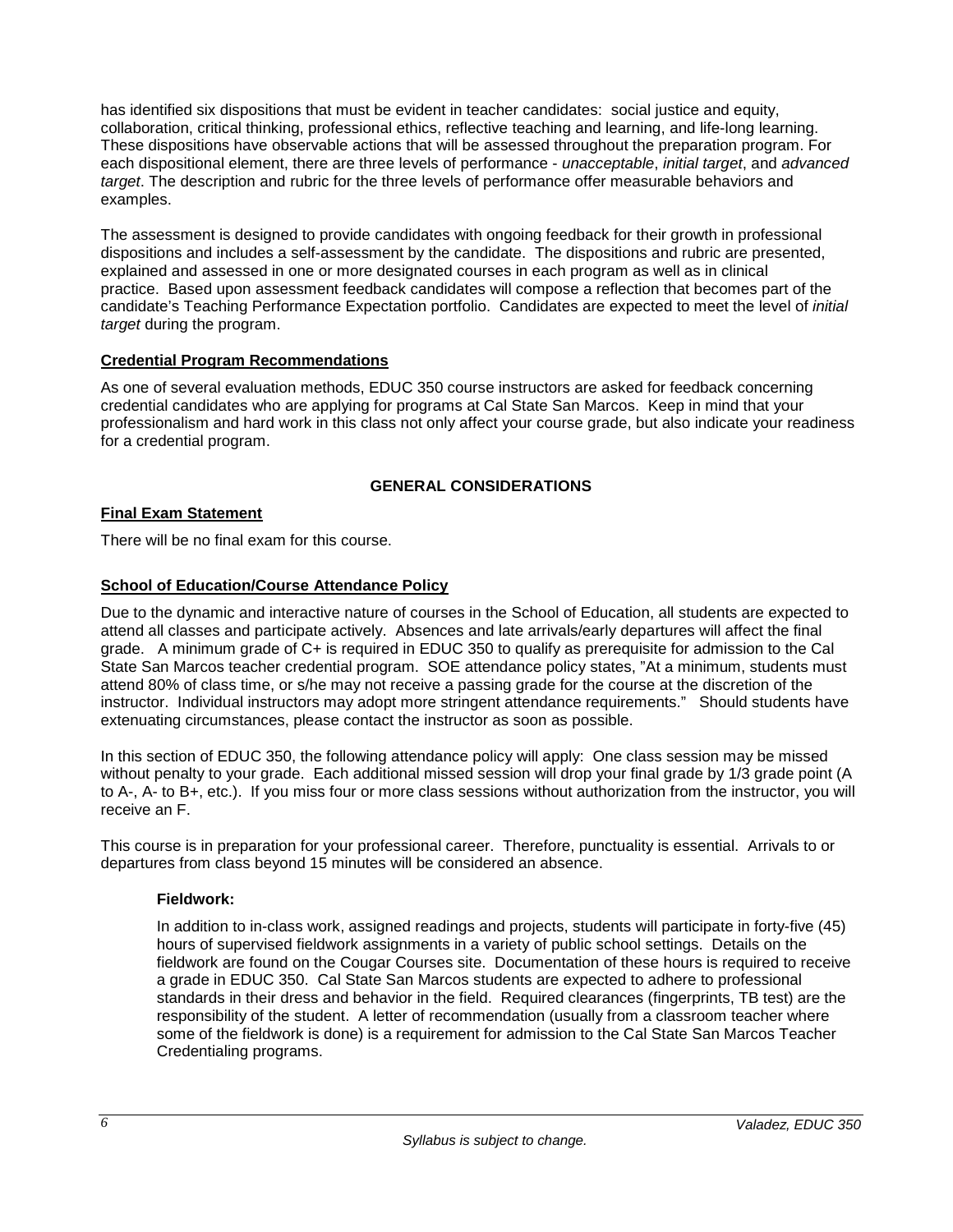## **CSUSM Academic Honesty Policy**

Students will be expected to adhere to standards of academic honesty and integrity, as outlined in the Student Academic Honesty Policy. All assignments must be original work, clear and error-free. All ideas/material that are borrowed from other sources must have appropriate references to the original sources. Any quoted material should give credit to the source and be punctuated accordingly.

Academic Honesty and Integrity: Students are responsible for honest completion and representation of their work. Your course catalog details the ethical standards and penalties for infractions. There will be zero tolerance for infractions. If you believe there has been an infraction by someone in the class, please bring it to the instructor's attention. The instructor reserves the right to discipline any student for academic dishonesty, in accordance with the general rules and regulations of the university. Disciplinary action may include the lowering of grades and/or the assignment of a failing grade for an exam, assignment, or the class as a whole.

Incidents of Academic Dishonesty will be reported to the Dean of Students. Sanctions at the University level may include suspension or expulsion from the University.

Refer to the full Academic Honesty Policy at: [http://www.csusm.edu/policies/active/documents/Academic\\_Honesty\\_Policy.html](http://www.csusm.edu/policies/active/documents/Academic_Honesty_Policy.html)

#### **Plagiarism**

As an educator, it is expected that each candidate (course participant) will do his/her own work, and contribute equally to group projects and processes. Plagiarism or cheating is unacceptable under any circumstances. If you are in doubt about whether your work is paraphrased or plagiarized see the Plagiarism Prevention for Students website [http://library.csusm.edu/plagiarism/index.html.](http://library.csusm.edu/plagiarism/index.html) If there are questions about academic honesty, please consult the University catalog.

#### **Students with Disabilities Requiring Reasonable Accommodations**

Students with disabilities who require reasonable accommodations must seek approval for services by providing appropriate and recent documentation to the Office of Disability Support Services (DSS). This office is in Craven Hall 4300, contact by phone at (760) 750-4905, or TTY (760) 750-4909. Students authorized by DSS to receive reasonable accommodations should meet with their instructor during office hours. Alternatively, in order to ensure confidentiality, in a more private setting.

#### **Credit Hour Policy Statement**

Per the University Credit Hour Policy:

• Students are expected to spend a minimum of two hours outside of the classroom each week for each unit of credit engaged in learning. (Note that for courses with a "lecture" mode of instruction over an entire semester, each unit of credit corresponds to an 'hour' of class-time and two hours of student learning outside of class.)

#### **All University Writing Requirement**

Every course at the university must fulfill the university's writing requirement of at least 2,500 words. In EDUC 350, this is accomplished through the following written assignments: Reading Logs, Teacher Interview, The Outsider, and the Philosophy Paper

#### **Course Format**

Face-to-face (or hybrid, or online)…

### **Necessary Technical Competency Required of Students**

Course participants are expected to demonstrate competency in the use of various forms of technology (i.e. word processing, electronic mail, Cougar Courses, the Internet, and/or multimedia presentations).

*7*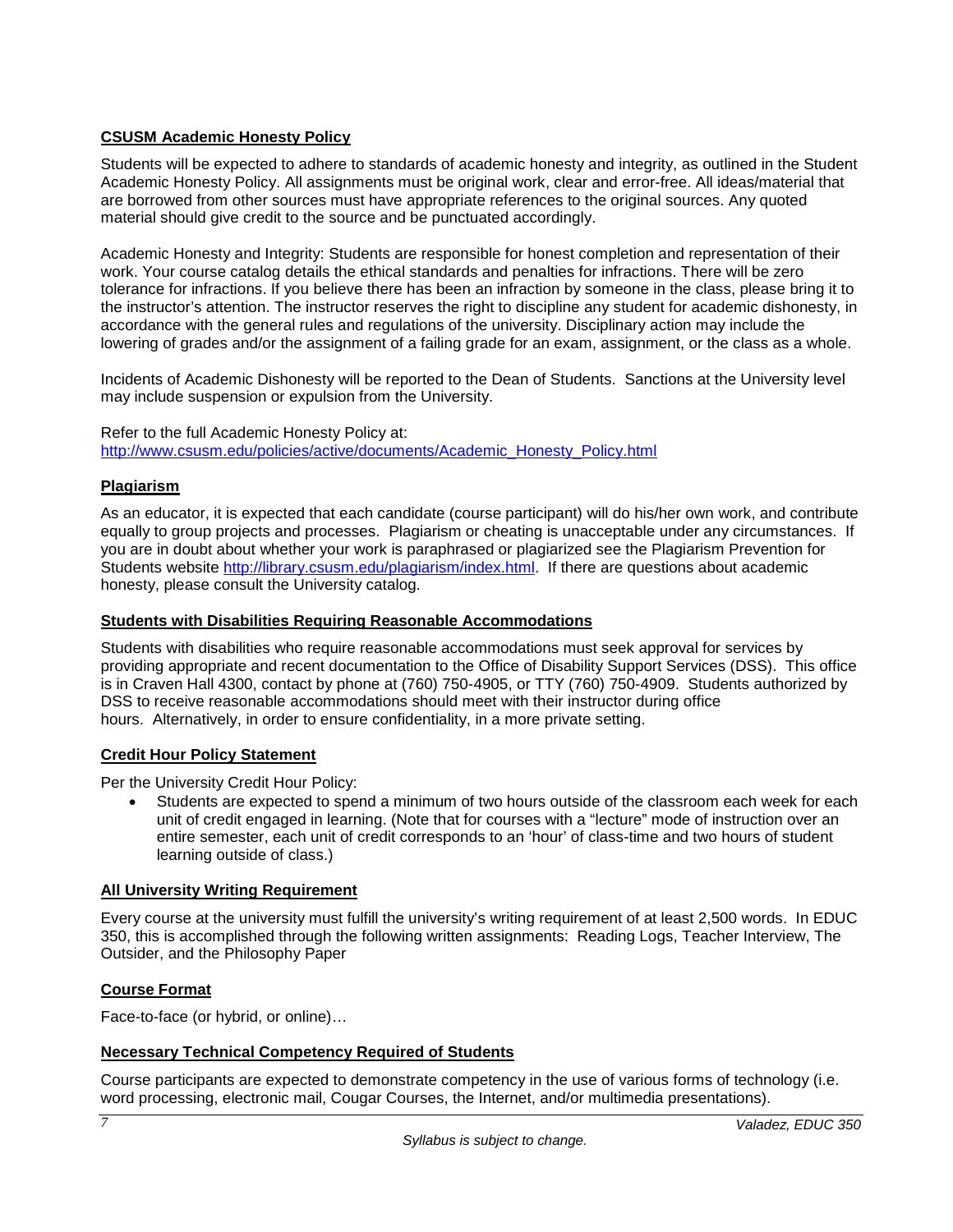If you need any technical support, contact IITS Student Help Desk: <http://www.csusm.edu/sth/> *(expand statement as needed)*

### **Use of Technology:**

Students are expected to demonstrate competency in the use of various forms of technology (i.e. word processing, electronic mail, Cougar Courses, use of the Internet, and/or multimedia presentations). Specific requirements for course assignments with regard to technology are at the discretion of the instructor. Keep a digital copy of all assignments for use in your teaching portfolio. *All assignments will be submitted online. Details will be given in class (if applicable).*

#### **Electronic Communication Protocol**

Electronic correspondence is a part of your professional interactions. If you need to contact the instructor, email is often the easiest way to do so. It is my intention to respond to all received emails in a timely manner. Please be reminded that email and online discussions are a very specific form of communication, with their own nuances and etiquette. For instance, electronic messages sent in all upper case (or lower case) letters, major typos, or slang, often communicate more than the sender originally intended. With that said, please be mindful of all email and online discussion messages you send to your colleagues, to faculty members in the School of Education, or to persons within the greater educational community. All electronic messages should be crafted with professionalism and care.

Things to consider:

- Would I say in person what this electronic message specifically says?
- How could this message be misconstrued?
- Does this message represent my highest self?
- Am I sending this electronic message to avoid a face-to-face conversation?

In addition, if there is ever a concern with an electronic message sent to you, please talk with the author in person in order to correct any confusion.

#### **Class Participation and Professionalism:**

Students will engage in student-centered learning each class session, and will be expected to actively participate. For each class, ask yourself the following questions:

- Do you participate in class discussions productively, sharing your knowledge and understandings?
- Do you interact productively with your peers, taking on a variety of roles (leader, follower, etc.)?
- Do you contribute appropriately to group work—do you "do your share"?
- Are you able to accept others' opinions?
- Are you supportive of others' ideas?
- Do you support your peers during their presentations?
- Can you monitor and adjust your participation to allow for others' ideas as well as your own to be heard?

#### **COURSE REQUIREMENTS**

Teacher education is a professional preparation program. It is expected that students will come to class prepared to discuss the readings, submit required assignments, and participate in class activities. Students are expected to adhere to academic honesty and integrity, standards of dependability, confidentiality and writing achievement. Because it is important for teachers to be able to effectively communicate their ideas to students, parents, colleagues, and administrators, writing that is original, clear and error-free is a priority for the School of Education. It is expected that work will be turned in on time. Please discuss individual issues with the instructor. Points will be deducted if assignments are submitted late (10% penalty per day late; no credit will be awarded if the assignment is one week late).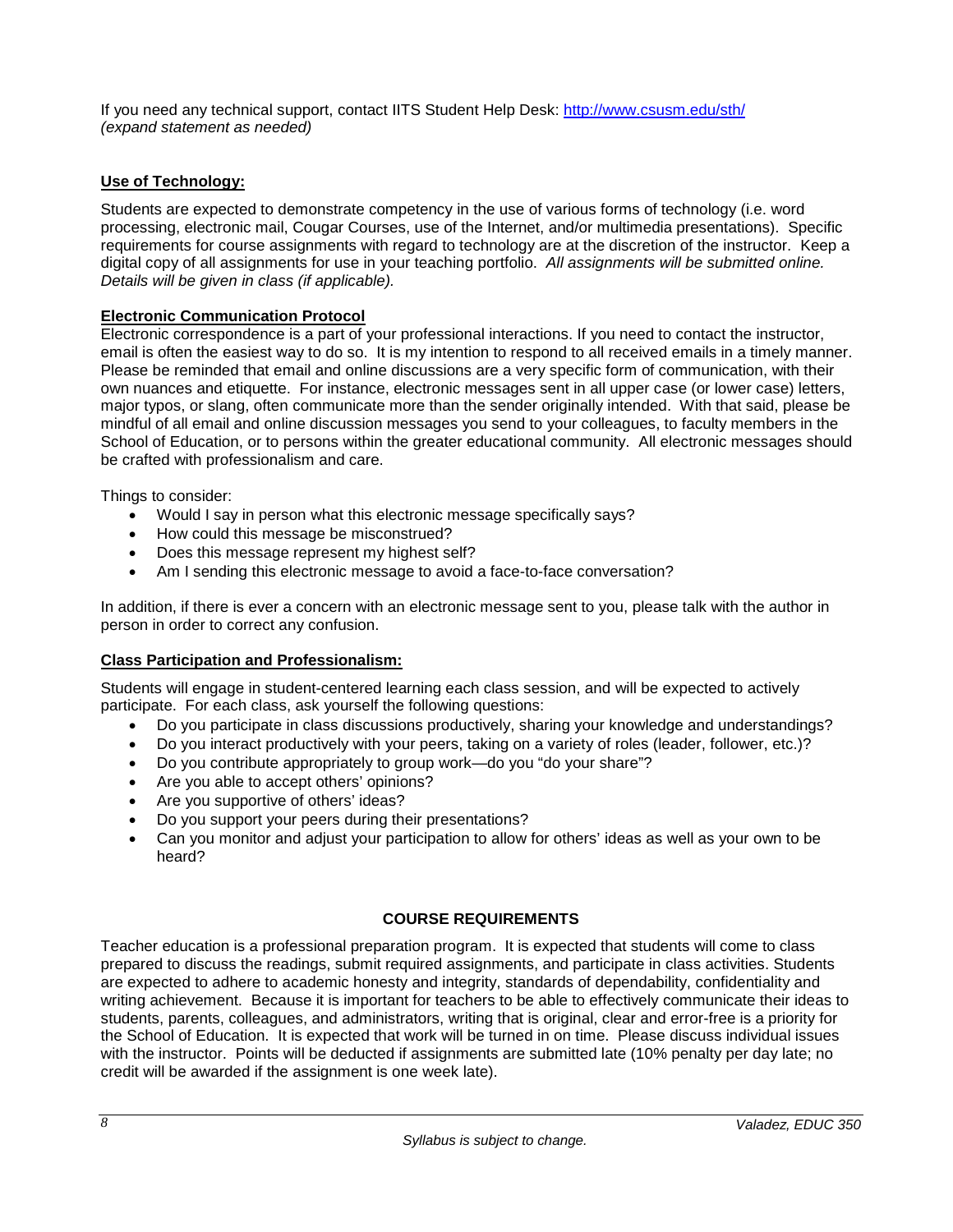1. Reading logs 10 points 10 points 10 points 10 points 10 points 10 points 10 points 10 points 10 points 10 points 10 points 10 points 10 points 10 points 10 points 10 points 10 points 10 points 10 points 10 points 10 poi

The reading log provides an opportunity to reflect on learning about teaching through the assigned readings for each week. In the reading log, do not summarize. Instead, respond to the readings: agree, disagree, note specific ideas, etc. Entries should be 1 paragraph in length. Log entries for the Monday/Wednesday class must be submitted via the course Cougar Course.

Also, keep the syllabus schedule as the entries are not assigned in a chronological order.

# 2. Interview of a teacher 5 points  $\frac{5}{2}$  points

Details are below. The written report is due via the Cougar Course site on **July 6**

3. Inclusion paper (The outsider) 5 points 5 points

Many students with special needs come to view themselves as *outsiders* because they are labeled as different from the typical student. Following the procedures written below you will write a reflective essay about inclusion.

| Using the classroom observation instrument provided in class, complete 40 hours of |
|------------------------------------------------------------------------------------|
| classroom observations in your field sites.                                        |

4. Classroom observation reports 10 points

5. Contemporary issues research 10 points

Choose one issue that interests you (from the topics given to you by the instructor) to create and upload for your classmates. Research the issue and prepare an online presentation to share in class. The report should describe and analyze the issue. Presentations to the class will be place in Module 10. When you present you will also provide a one-page summary and a resource list Each presenter must submit the one-page summary to the Cougar Course site to receive credit for this assignment. You will be provided directions for how to submit and present your projects online in the Cougar course shell.

6. Personal philosophy of schooling, learning and teaching 10 points

You will write a 4-5 page paper describing your philosophy of schooling, learning and teaching. Details are below and in the Cougar Course shell (Moodle).

# 7. Quizzes 18 points

You are to complete 9 quizzes in this course. Each quiz is worth two points and will be graded electronically

8. Forums 10 points

*9*

*Valadez, EDUC 350*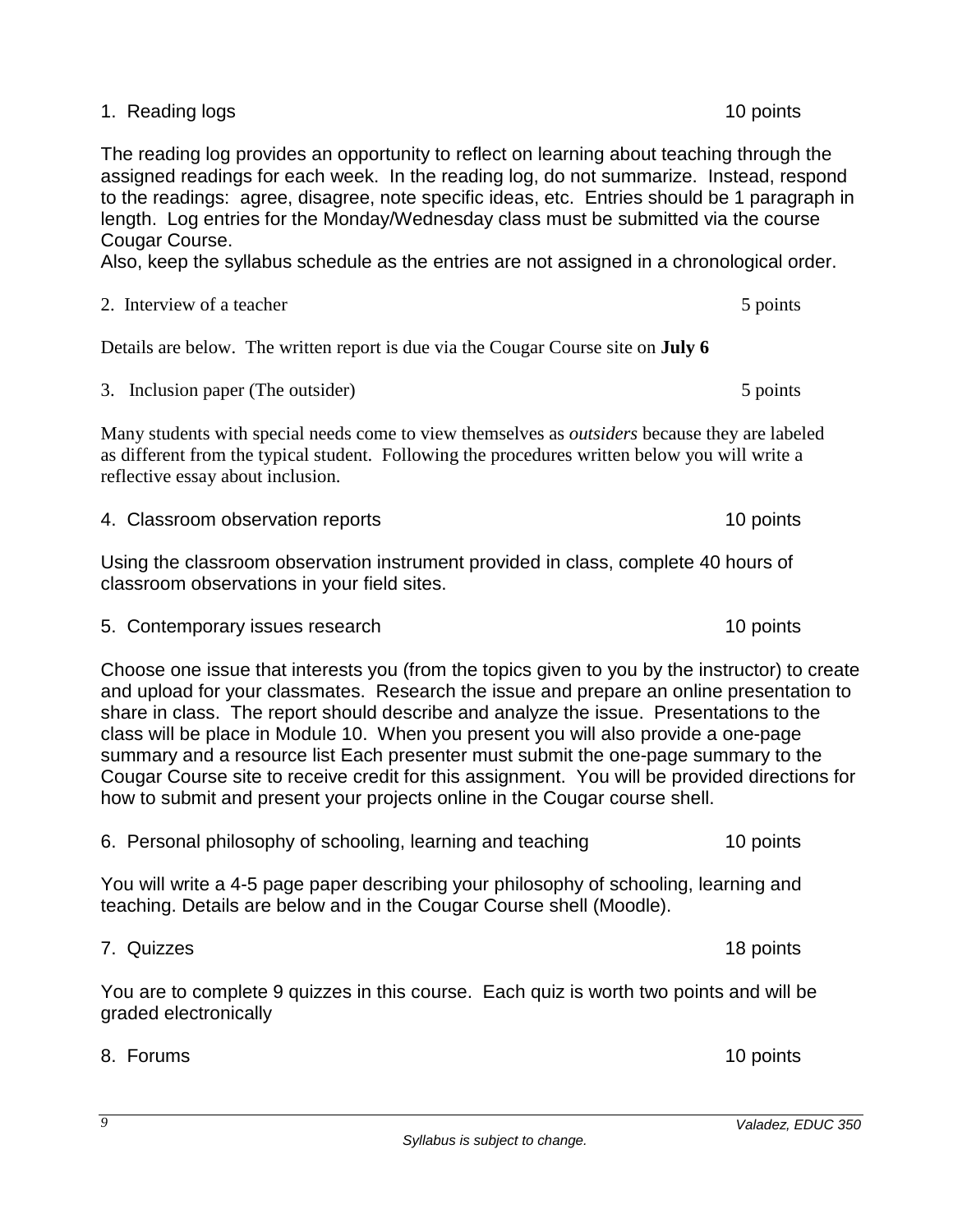You will be graded for your participation in the online forums. To complete your forum you will type in your response to the question or activity posted in the Discussion forum section. Make sure you type in at least a paragraph. Thoughtfulness is important in your posting as your comments will be read by your classmates and the instructor.

# 9. Video response grids and the set of the set of the set of the set of the set of the set of the set of the set of the set of the set of the set of the set of the set of the set of the set of the set of the set of the set

You will complete four video response grids for this course. After viewing a video in one of the course shell modules, you will complete a response grid. The grids are provided in each module where you will view a video. To complete these grids you will first viewed the assigned video, download the response form, fill out the form by answering the questions on the form, and then upload the finished grid on the link provide in the module. You can type directly into the response grids. Directions for completing the response grids are located in the Cougar course shell. The following is a list of the response grids and the point value for each you will complete in this course:

 First year teacher response grid- 4 pts. Feather in the Storm video response grid-2 pts. Stories of practice grid-2 pts. Fat City (How Difficult Can This Be?) video response grid-4 pts.

11. Module activities 12 points

You will complete three module activities in this course. The directions for completing each of these activities are located in the Cougar course shell. Follow the directions provided in the pertinent modules for each of these required activates. The following is a list of the module activities and the point value for each you will complete in this course:

 Miss Nelson taxonomy grid- 6 pts.. Synectics analogies grid- 6 pts.

# **Grading Scale**

.

Grades will be determined by the total number of points earned (100 points possible):

**A** = 93-100, **A**– = 90-92, **B+** = 87-89, **B** = 83–86, **B**- = 80-82, **C+** = 77-79, **C** = 73-71, **C**- = 70-72, **D**  $= 60-69$ , **F** = 0-59

# **Assignment #2: Interview of a Teacher**

In this assignment, you will interview a teacher and write a 4-5 page summary of what you learned from him or her. Your purpose is to render a sketch so that your reader may be able to envision the teacher as a person with a distinct philosophy and experience.

# *Gathering information:*

*10*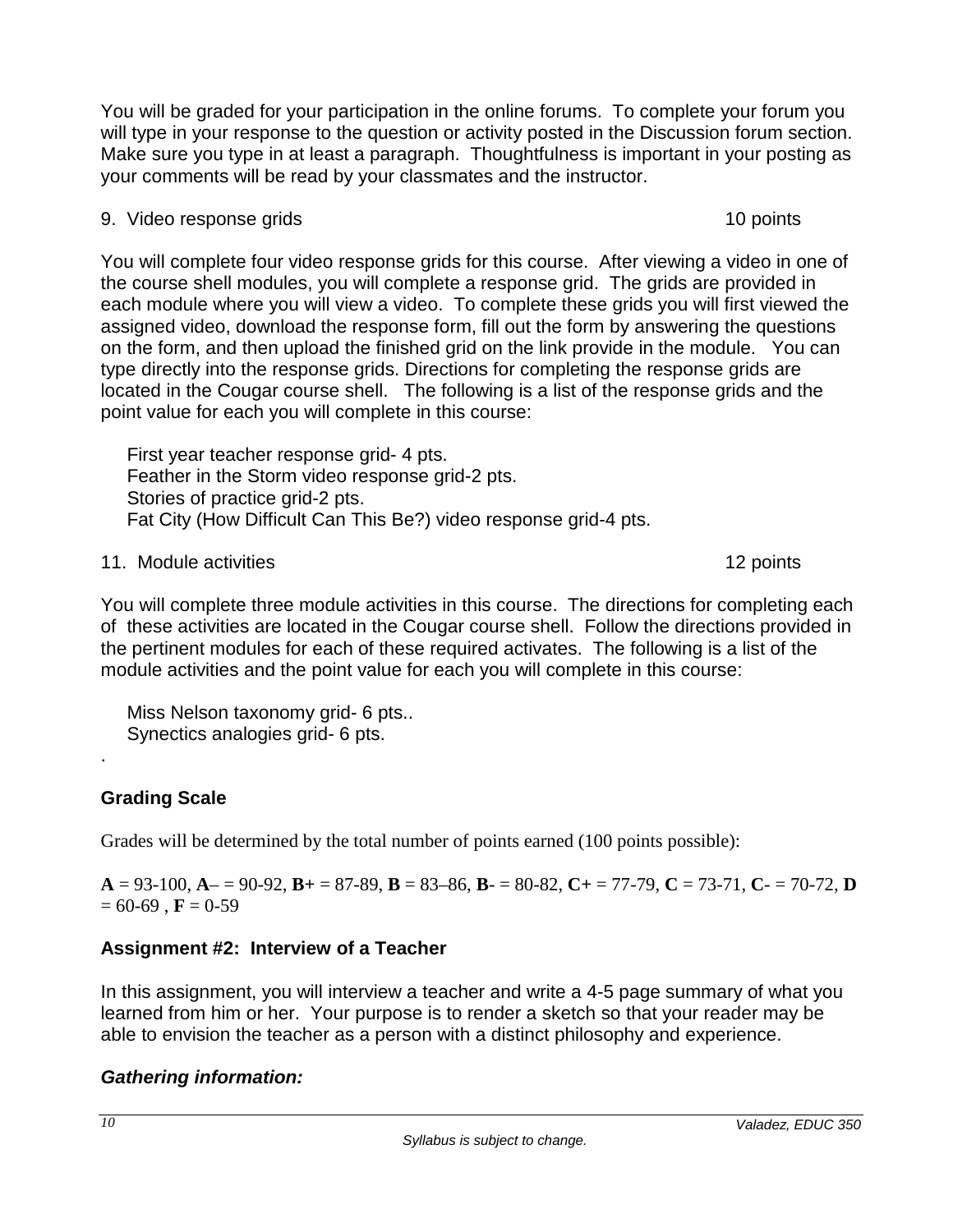Interview a current or retired teacher who has had at least 3 years of full–time experience in elementary, middle, or secondary school classrooms. Suggested questions are:

Why did the teacher choose to enter teaching? How attractive was the profession to prospective teachers at that time? What were the other career paths available; were any others seriously considered? Does the teacher have any regrets about becoming a teacher?

What professional education did the teacher have? How helpful was it in learning to teach? At what point did the teacher feel comfortable as a teacher?

What were/are the teacher's goals for the education of students? Have these goals changed over the years?

What career moves (school buildings, grade level, special students, subject matter, etc.) has the teacher made? To what extent were those moves voluntary? For current teachers, are further moves desired? If so, what are they, and why?

What have been the major joys and frustrations of teaching? What would help increase the joys and minimize the frustrations? On what issues does the teacher feel strongly about making changes in the way that schooling occurs now?

How did/does the teacher learn about his/her students' lives and needs? How similar are the backgrounds of the teacher and his/her students? What have been the teacher's experiences with "culture shock" in working with students from different backgrounds?

What are some favorite memories from the teacher's classroom? Does the teacher tend to remember individual students or activities, or are the memories more general?

What does the teacher think of current "hot issues" in education such as the California High School Exit Exam and the No Child Left Behind Act? How does the teacher take action to address new reforms that impact his/her classroom?

What is the teacher's metaphor for "teaching" or "teacher"? What are the main features of the teacher's approach toward teaching? What has the teacher learned from being a teacher?

# *Analysis:*

After collecting your information, think about what you have learned about this teacher. Focus on a few themes that best characterize what you have heard. Do not try to be allinclusive. *Protect your teacher's confidentiality by using a pseudonym and masking identifying details.*

In your analysis, incorporate what you have been learning about becoming and being a teacher. How does your teacher fit within the material addressed in your readings and in class? What issues are raised through your interview? What are the implications of your interview as you think about becoming a teacher? Be sure you include at least one reference to the readings/discussions we have in class.

# *Criteria for evaluation:*

Exemplary papers are characterized by:

Completeness of description of the teacher's experiences and views Explanation of how the teacher interview relates to your thinking about teaching Integration of coursework (readings + discussions) into the analysis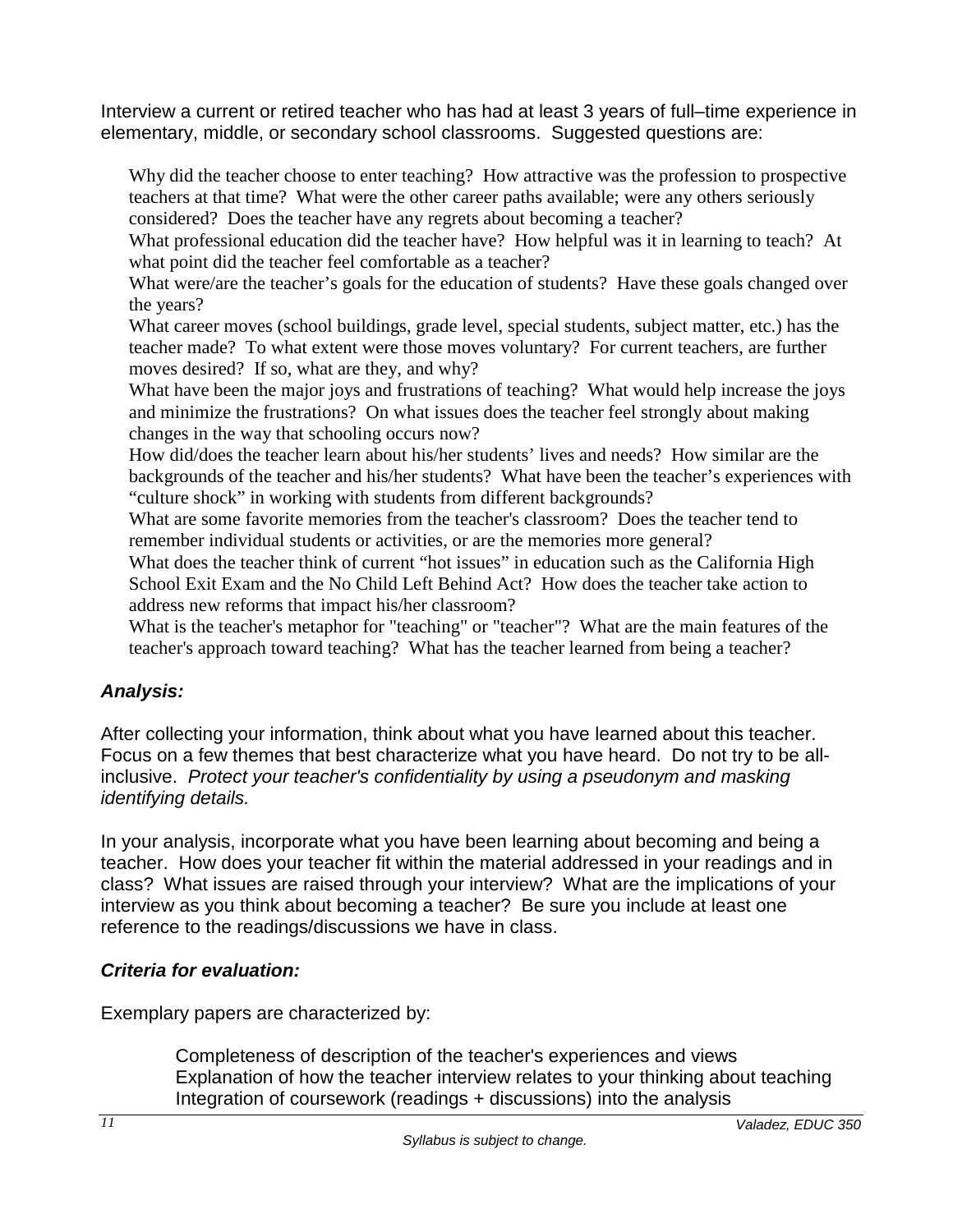Correct grammar, syntax, and spelling

## **ASSIGNMENT #3: INCLUSION PAPER (THE OUTSIDER)**

Many students with special needs come to view themselves as *outsiders* because they are labeled as different from the typical student. But most of us experienced some sense of being an outsider during our K-12 years. After reading chapters 1-3 in *Creating an Inclusive School* and at least two of the *Voices of Inclusion*, write a reflective essay (4-5 pages, double spaced) wherein you comment on your own (or a friend's) school experience that caused you to feel like an outsider. Reasons could include differences due to gender, religion, looks, beliefs/interests, family situation, academic ability, etc. Make at least 1 specific connection to the VT text and one connection to any video, chapter, or lecture in the course. Consider the following questions:

 What personal characteristics fostered your or your friend's feeling of being different? How did you react and cope with the situation? Did you share your experience with any teachers? Did any teachers assist you? What could school staff, parents or friends have done to help? In what ways did this experience change you? What did you "learn" from this experience? How might this experience make you a more sensitive teacher?

# **Assignment # 7: Philosophy of education paper**

Write a 4-5-page paper (double-spaced) that explains your personal philosophy of schooling, learning and teaching. Follow the template below, and self-assess before you turn in the paper.

# **Paper Introduction**

Name your philosophy (or combination of philosophies) as described by Sadker. Explain why you are attracted to this philosophical stance. Is it due to your own schooling and/or background, what you've seen in schools since your own school days, the influence of particular persons, texts, other experiences with children/youth, etc.?

Describe the level of schooling and subject field(s) you hope to teach.

# **Nature of schooling**

Describe what you believe is the purpose of schooling in a democracy. How will you as a teacher help achieve these purposes? Give 1-2 examples of how this will look in your classroom/career.

# **Nature of the learner**

Describe what you believe is the nature of the learner. What are your thoughts about the students you will teach? What do they need from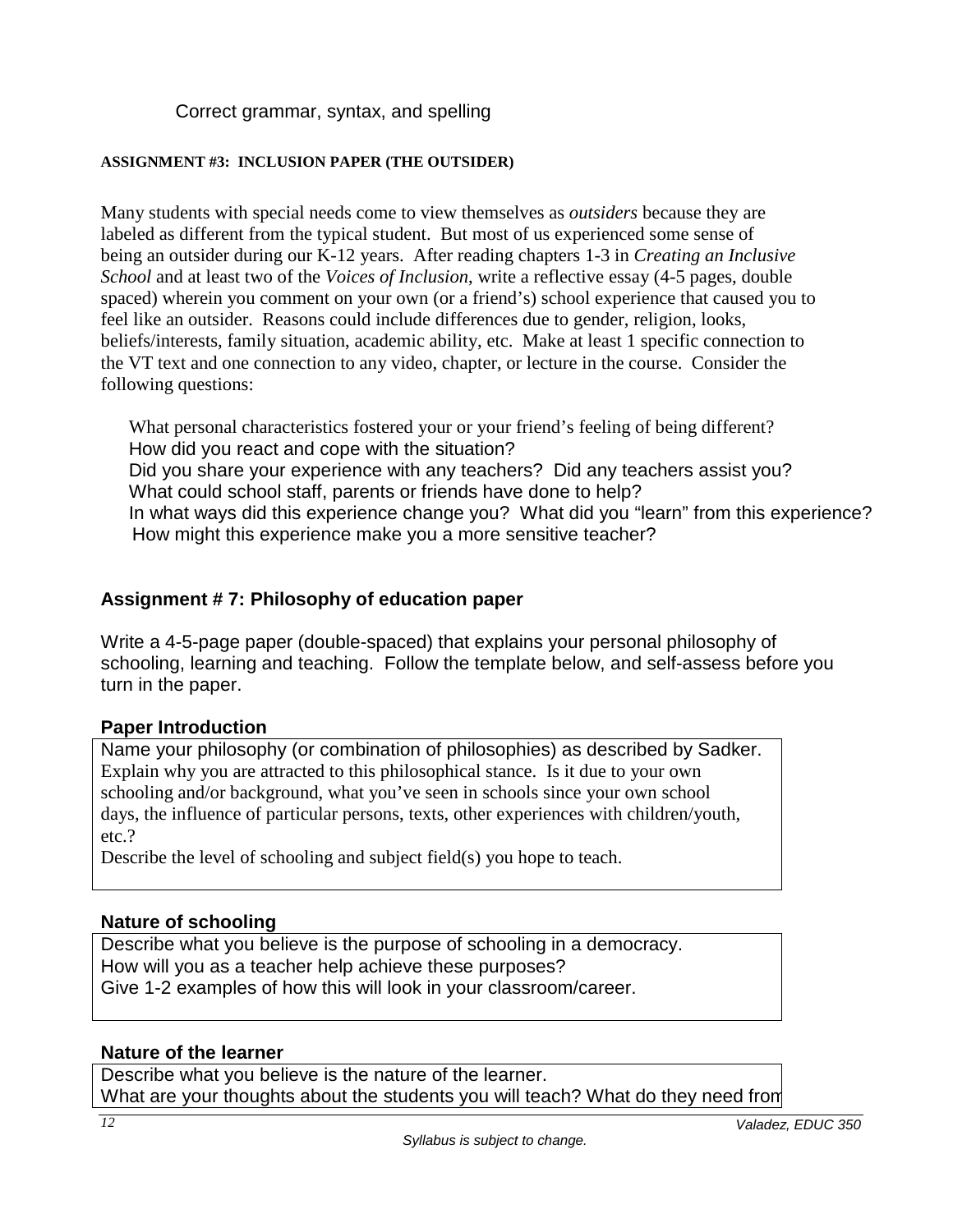Give 1-2 examples of how this will look in your classroom.

# **Nature of the teaching/learning process**

Describe what you believe is the nature of the teaching/learning process?. What do you believe counts as knowledge and how should it be presented? How will you as a teacher use subject matter and other experiences to guide stude meaningful learning activities?

Give 1-2 examples of how this will look in your classroom.

# **Teacher dispositions and actions**

Describe what behavior (disposition/attitude & actions) you will exhibit in order to carry out your philosophical position.

Give 1-2 examples of how this will look in your career.

# **Conclusion**

Recap your philosophy. What are your outstanding questions/concerns/thoughts about becoming a teacher?

# **Criteria for Self- Assessment of Philosophy Paper**

Be sure to self-assess using the following criteria. Submit the self-assessment with your final draft of your philosophy paper (at least one "beefy" paragraph). These are the criteria that will be used to evaluate your philosophy paper.

Exemplary papers have the following characteristics:

**Ideas:** The paper is clear and focused. It holds the reader's attention. Relevant information and details enrich the central theme. Ideas are supported by research, practical knowledge and experience. Conclusions show insight.

**Organization:** The organizational structure enhances and showcases the central idea or theme of the paper. An inviting introduction draws the reader in; a satisfying conclusion leaves the reader with a sense of closure and resolution. Sequencing is logical and effective. Thoughtful transitions tie parts together. The paper flows so smoothly, the reader hardly thinks about it.

**Connections**: The paper includes multiple references to EDUC 350 class experiences (specific text selections, class discussions, fieldwork observations, assignments, current events, etc.).

**Voice:** The writer of this paper speaks directly to the reader in a manner that is individual, compelling, engaging, and has personality.

**Sentence Fluency:** The writing has an easy flow. Sentences enhance the meaning. Sentences vary in length and structure. The piece has purposeful and varied sentence beginnings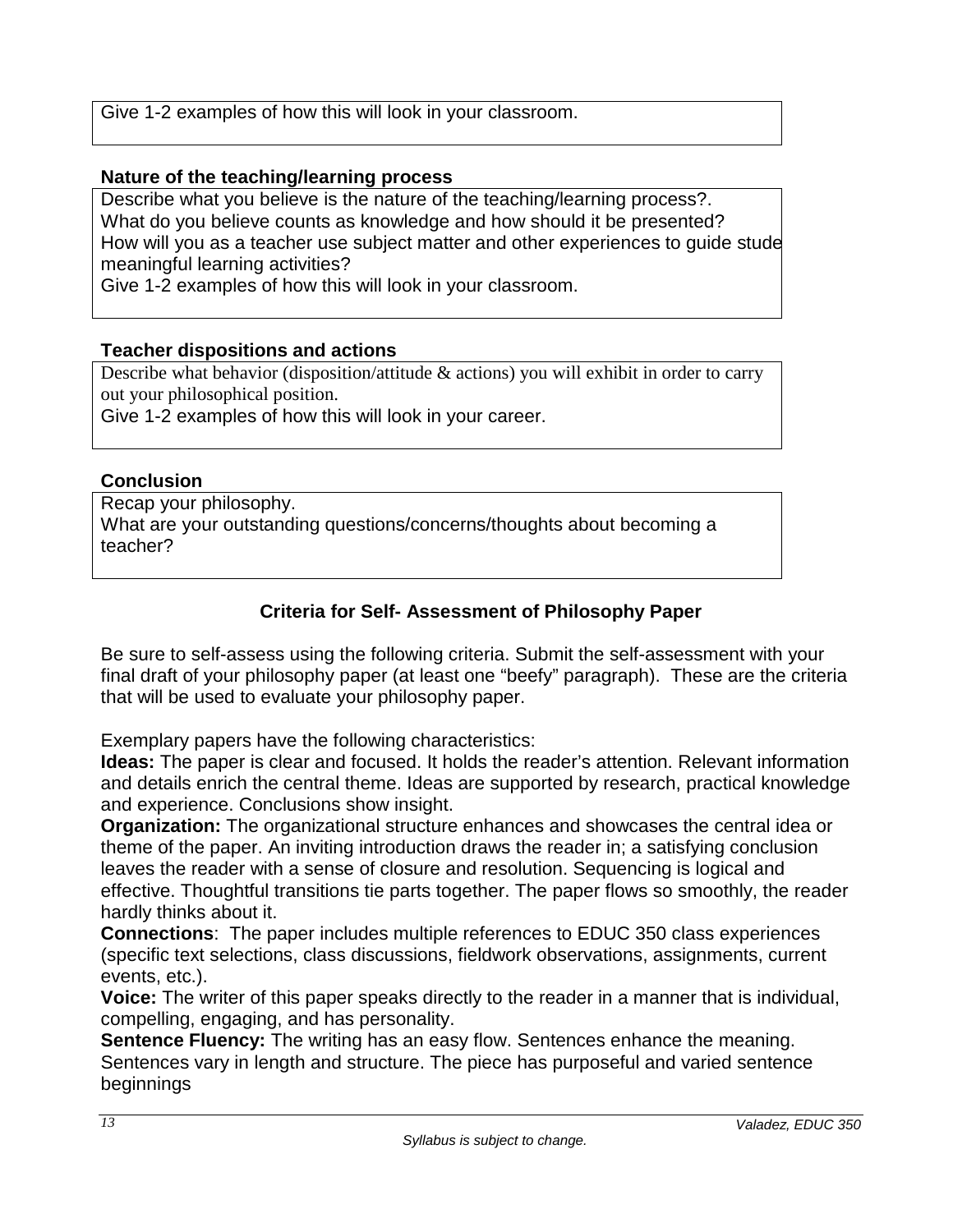## **SCHEDULE AS OF 01/21/18**

**Schedule is subject to change at the discretion of the instructor. The start times in the syllabus are suggested times. Due dates for each assignment within a module are in the course shell.** 

| <b>Module</b>    | <b>Topic</b>                            | Reading log due on date of class                                                                                                                     | <b>Assignments</b>                                                                                             |
|------------------|-----------------------------------------|------------------------------------------------------------------------------------------------------------------------------------------------------|----------------------------------------------------------------------------------------------------------------|
|                  |                                         |                                                                                                                                                      |                                                                                                                |
| One              | Course<br>introduction<br>and the goals | What are the expectations for this<br>class and what are the central themes<br>that will be covered this semester?                                   | <b>Upload</b> your photo into the<br>discussion forum:<br>Classroom introductions.                             |
| Start-<br>Jan 22 | of education                            | What are the expectations for the field<br>work components of this class?<br>What are the expectations of the final<br>presentation of this class?   | Introduce yourself to the<br>class by answering the<br>questions:                                              |
|                  |                                         | What are the three levels of public<br>schooling?<br>How will I navigate through this                                                                | What is your name?<br>What do expect to learning<br>from this course?                                          |
|                  |                                         | course?<br>What is the difference between<br>education and schooling?<br>What are the goals of education in our                                      | Tell us the name of your<br>favorite ice cream flavor.<br>Write out a description of<br>what it means to be an |
|                  |                                         | republic?<br>What are the varieties of curriculum in<br>today's schools?                                                                             | educated person and what<br>it means to be a person<br>that has only been                                      |
|                  |                                         | What is the hidden curriculum and<br>how does it impact day-to-day<br>teaching and learning?                                                         | schooled.<br><b>Submit reading log 9.</b><br><b>Complete</b> the curriculum                                    |
|                  |                                         | What counts as knowledge and whose<br>knowledge is most valued in schools?                                                                           | quiz.<br><b>Submit the video response</b><br>sheet for Feather in the                                          |
|                  |                                         | Preparation for this module:<br><b>Read and study the directions for</b><br>module 1 and the overview of module                                      | Storm.                                                                                                         |
|                  |                                         | elements.<br><b>Read</b> the two articles in the module.<br><b>Review</b> the directions for the field                                               |                                                                                                                |
|                  |                                         | work and class presentations.<br><b>Study</b> the three levels of public<br>schooling grid. (This will help you<br>understand the field work for the |                                                                                                                |
|                  |                                         | course.)<br><b>Read the quotes about setting</b><br>goals just for funzies!                                                                          |                                                                                                                |
|                  |                                         | Read and study the lecture notes for<br>the Goals of Education article and the<br>hidden curriculum.                                                 |                                                                                                                |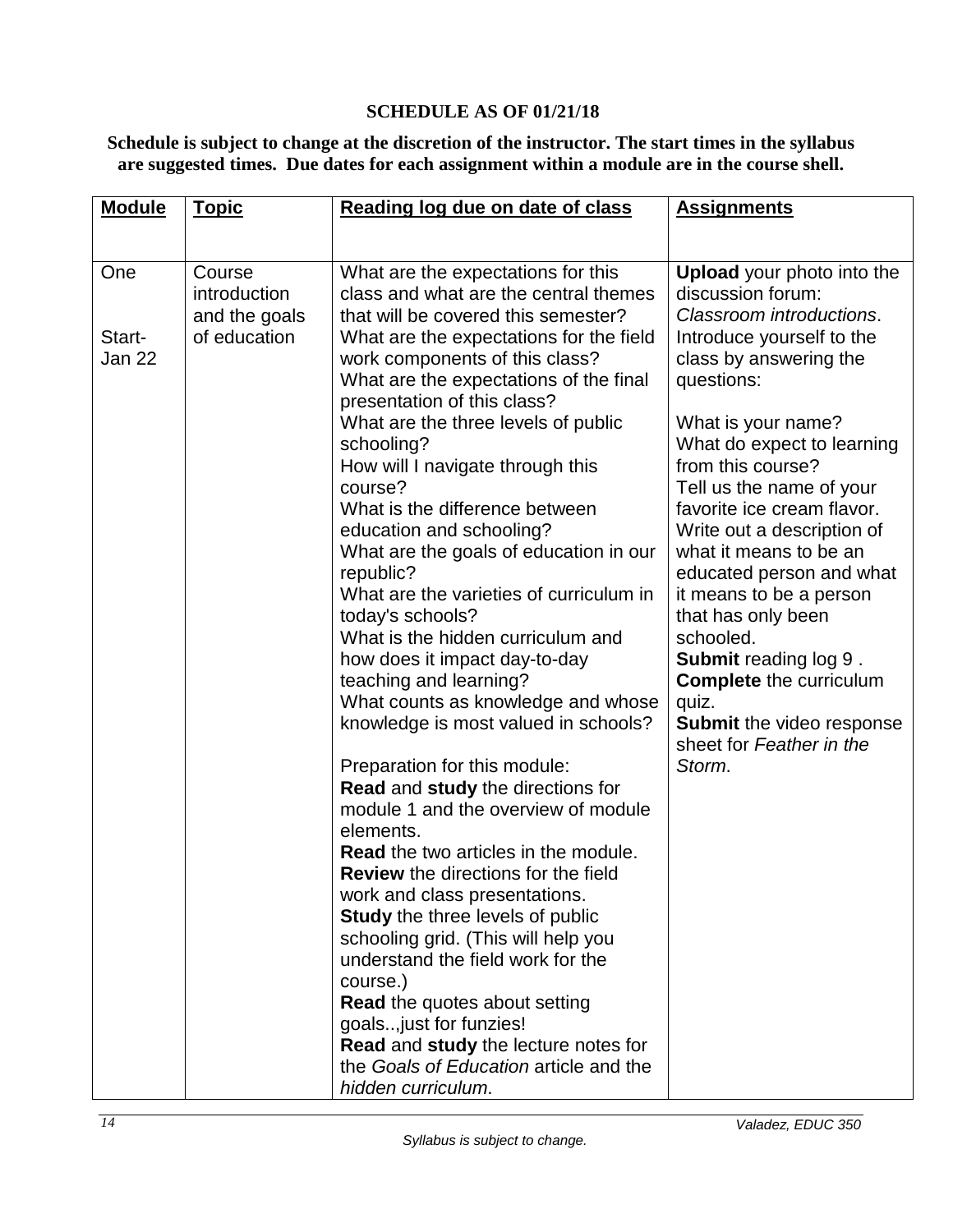|        |             | <b>Read the the Goals of Education and</b>                      |                                   |
|--------|-------------|-----------------------------------------------------------------|-----------------------------------|
|        |             | the Los Angeles Times article dated                             |                                   |
|        |             | $8/25/10$ .                                                     |                                   |
|        |             | <b>Read and study the glossary/article of</b>                   |                                   |
|        |             | curriculum types.                                               |                                   |
|        |             | <b>Watch</b> the video, Feathers in the                         |                                   |
|        |             | Storm.                                                          |                                   |
|        |             | <b>Download the video response sheet</b>                        |                                   |
|        |             | for Feather in the Storm.                                       |                                   |
| Two    | Topic two-  | What are the mechanics of obtaining a                           | <b>Submit reading log</b>         |
|        | Becoming a  | credential?                                                     | 1.                                |
| Start- | teacher and | Is teaching a real profession?                                  | <b>Complete the</b>               |
| Jan 29 | Stories of  | What does becoming a teacher entail?                            | Credential program                |
|        | Practice    | What are my assumptions about the                               | quiz.                             |
|        |             | teaching profession?<br>How do teachers relate their stories of | <b>Upload and</b>                 |
|        |             | teaching practice?                                              | complete the<br>response grid for |
|        |             | What is the significance of a story of                          | The First Year                    |
|        |             | teaching practice?                                              | video.                            |
|        |             | What the essential elements of a                                | <b>Submit reading log</b>         |
|        |             | teaching story of practice?                                     | 8.                                |
|        |             | How do the essential elements of                                | <b>Complete and</b>               |
|        |             | story of teaching practice?                                     | upload the                        |
|        |             | How will I conduct a teacher                                    | reflection grid for               |
|        |             | interview?                                                      | <b>Stories of Practice.</b>       |
|        |             |                                                                 | <b>Contribute to this</b>         |
|        |             | Preparation for this module:                                    | sessions discussion               |
|        |             | <b>Read the directions and lecture notes:</b>                   | forum: On becoming                |
|        |             | Becoming a teacher and The First                                | a teacher.                        |
|        |             | Year.                                                           |                                   |
|        |             | <b>Read the article, Perfect Day.</b>                           |                                   |
|        |             | <b>Read the assigned chapter for</b>                            |                                   |
|        |             | Reading log 1.                                                  |                                   |
|        |             | <b>Review</b> the PBS web link that                             |                                   |
|        |             | accompanies, The First Year.                                    |                                   |
|        |             | Watch the video, The First Year.                                |                                   |
|        |             | <b>Read the directions and lecture notes:</b>                   |                                   |
|        |             | Stories of Practice.                                            |                                   |
|        |             | <b>View</b> the four media site videos:                         |                                   |
|        |             | Introduction to Stories of Practice,                            |                                   |
|        |             | Percy Pie, The Drop of Water that                               |                                   |
|        |             | Swallowed the Sea, and, Robert                                  |                                   |
|        |             | Sparrow.                                                        |                                   |
|        |             | <b>Read the assignment guidelines for</b>                       |                                   |
|        |             | the teacher interview assignment to                             |                                   |
|        |             | prepare you for work in the field.                              |                                   |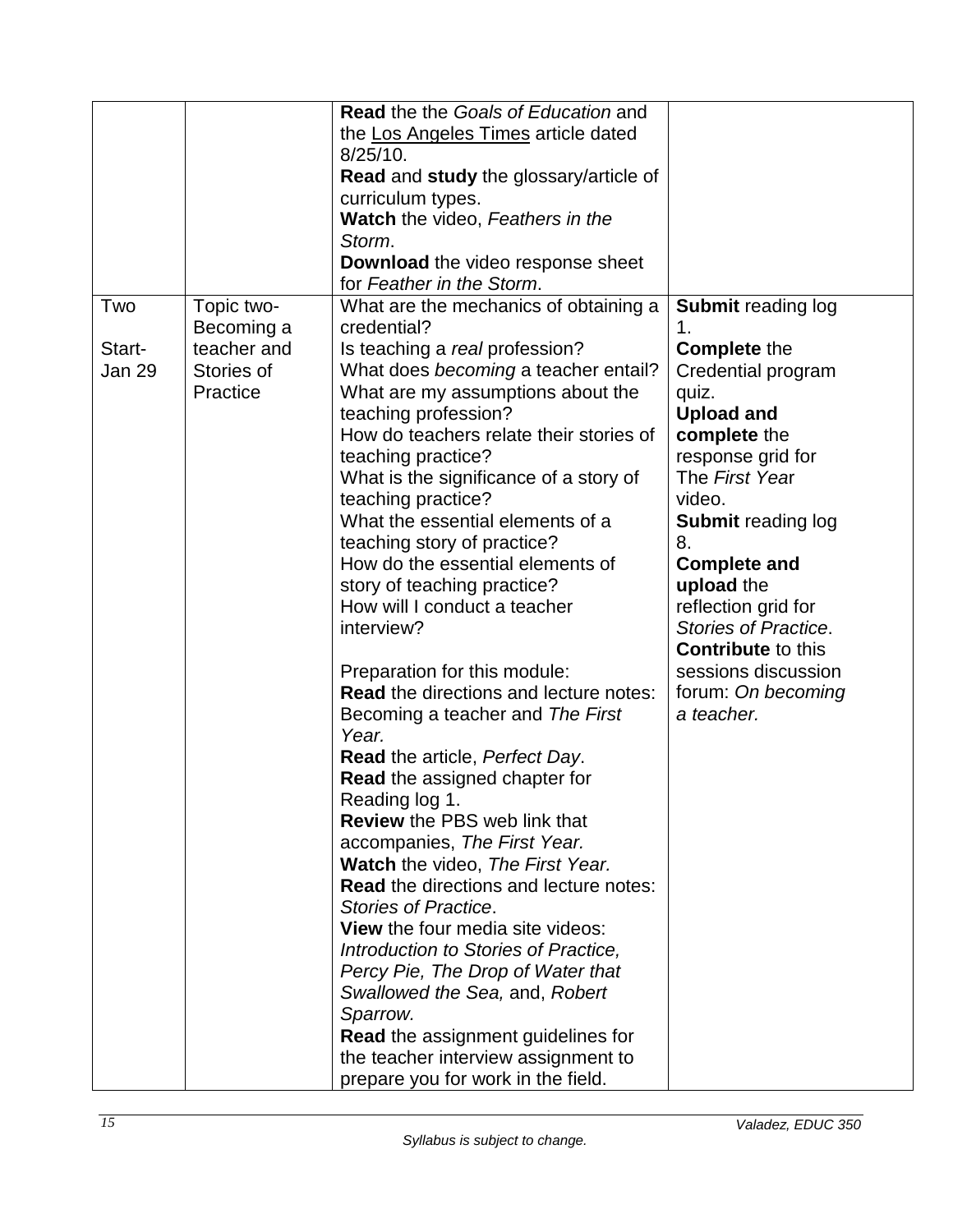| Three            | Topic three-                   | What is education for inclusion?                                               | Submit reading log 7.                                         |
|------------------|--------------------------------|--------------------------------------------------------------------------------|---------------------------------------------------------------|
|                  | Inclusive                      | What are the elements of an inclusive                                          | <b>Submit Fat city (How</b>                                   |
| Start-           | education and                  | classroom?                                                                     | Difficult Can this Be?)                                       |
| Feb 18           | the special needs              | What are the 13 handicapping conditions?                                       | response sheet.                                               |
|                  | student                        | What are the challenges facing individuals                                     | Take the 13 Handicapping                                      |
|                  |                                | living with autism?                                                            | conditions quiz.<br><b>Contribute</b> to this week's          |
|                  |                                | Preparation for this module:                                                   | discussion forum: $In my$                                     |
|                  |                                | <b>Read</b> log 7.                                                             | language.                                                     |
|                  |                                | View both Fat City and In my language                                          |                                                               |
|                  |                                | videos.                                                                        |                                                               |
|                  |                                | <b>Read and study</b> the 13 Handicapping                                      |                                                               |
|                  |                                | conditions web page.                                                           |                                                               |
|                  |                                | <b>Review</b> the Special education web links.                                 |                                                               |
| Four             | Ethics in                      | In what ways is teaching a profession?                                         | Submit reading log 6.                                         |
|                  | education and                  | What are the basic ethical standards of the                                    | <b>Complete</b> the Ethics quiz.                              |
| Start-           | Miss Nelson is                 | teaching profession?                                                           | <b>Upload and complete final</b>                              |
| Mar <sub>5</sub> | Missing- a case                | How can I evaluate a teacher's ethical                                         | report for Miss Nelson is                                     |
|                  | study                          | behavior?                                                                      | Missing.                                                      |
|                  |                                | What are my own ethical standards and                                          |                                                               |
|                  |                                | how will I address ethical standards of the                                    |                                                               |
|                  |                                | teaching profession?                                                           |                                                               |
|                  |                                | Preparation for this module:                                                   |                                                               |
|                  |                                | <b>Read</b> the directions and all lecture notes                               |                                                               |
|                  |                                | for this module.                                                               |                                                               |
|                  |                                | <b>Study</b> the NEA Code of Ethics.                                           |                                                               |
|                  |                                | Take the Ethic quiz.                                                           |                                                               |
|                  |                                | Review and upload the brainstorming                                            |                                                               |
|                  |                                | and final report formats related to this                                       |                                                               |
|                  |                                | module.                                                                        |                                                               |
| Five             | Bloom's                        | What is Bloom's taxonomy and what is it's                                      | <b>Submit reading log 4.</b>                                  |
|                  | taxonomy,                      | significance to education?                                                     | <b>Complete</b> the quizzes:                                  |
| Start-           | Gardner's                      | What are Gardner's multiple intelligences                                      | <b>Bloom's Taxonomy and</b>                                   |
| Mar 19           | multiple                       | and how are they significant to education?                                     | Gardner and Maslow review                                     |
|                  | intelligences,<br>and Maslow's | What are Maslow's hierarchy of needs and<br>how to do they impact teaching and | <b>Complete and upload Miss</b><br>Nelson is Missing taxonomy |
|                  | hierarchy of                   | learning?                                                                      | grid assignment.                                              |
|                  | needs                          | What is the role of educational theory and                                     |                                                               |
|                  |                                | pedagogy?                                                                      |                                                               |
|                  |                                |                                                                                |                                                               |
|                  |                                | Preparation for this module:                                                   |                                                               |
|                  |                                | <b>Read</b> the directions and lecture notes:                                  |                                                               |
|                  |                                | Bloom's Taxonomy, Gardner's Multiple                                           |                                                               |
|                  |                                | Intelligences, and Maslow's Hierarchy of                                       |                                                               |
|                  |                                | Needs.                                                                         |                                                               |
|                  |                                | Read and study each web link and study                                         |                                                               |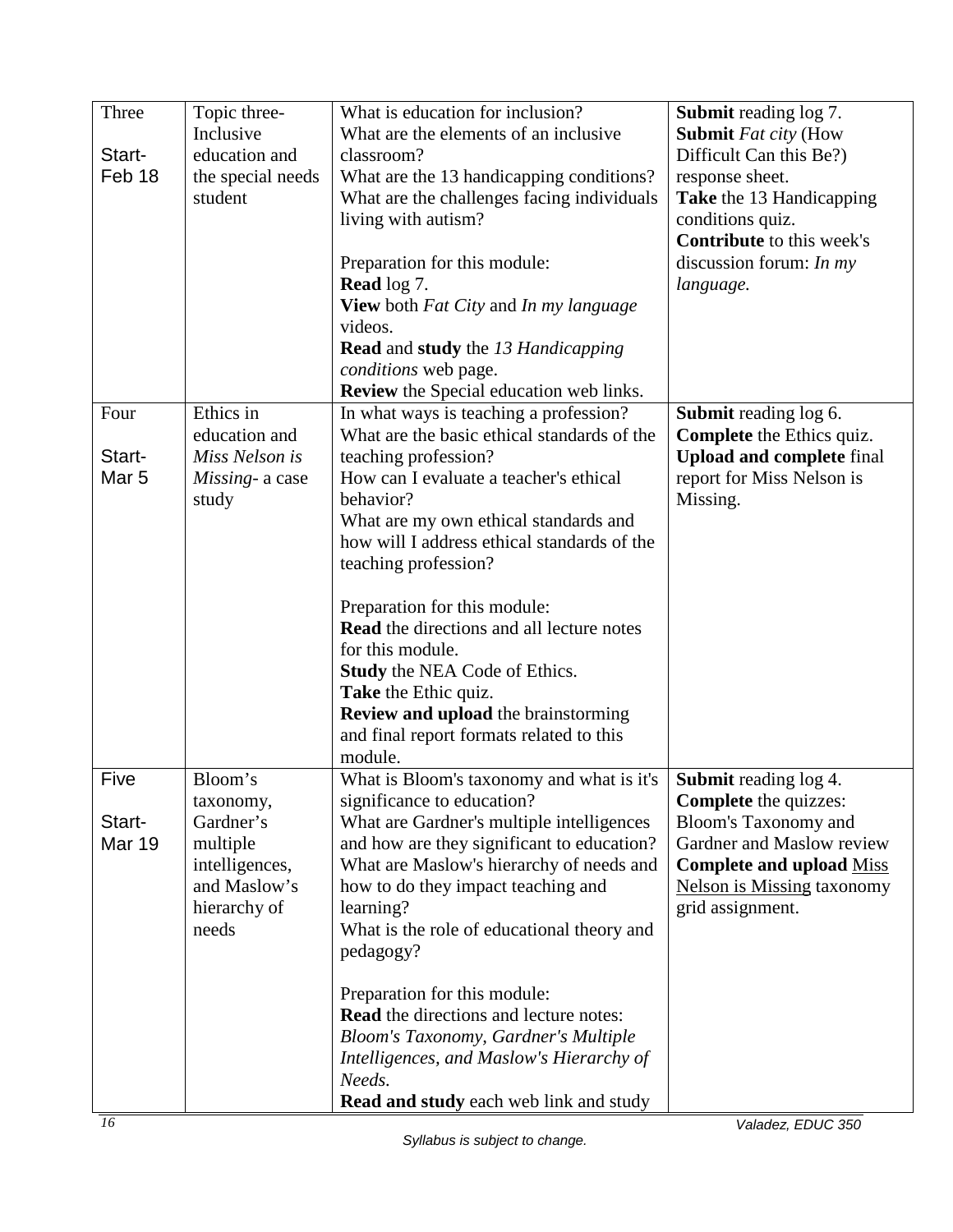| <b>Six</b><br>Start-<br>Apr 2 | Topic six-Best<br>practices in<br>today's<br>classrooms. | What is the notion of best practice?<br>How are theory, educational research,<br>and practice related to best teaching<br>practices in today's classrooms?<br>What examples of best practice<br>should I look for while during my field<br>observations?                                                                                                                                                                                                                                                                                                                                                                                                                                                                                                                                                                                               | <b>Submit reading log 2</b><br>Take the NEA Best practice<br>brief quiz.<br><b>Submit</b> your presentation into<br>the discussion forum.<br><b>Submit</b> your presentation to<br>the instructor in the link |
|-------------------------------|----------------------------------------------------------|--------------------------------------------------------------------------------------------------------------------------------------------------------------------------------------------------------------------------------------------------------------------------------------------------------------------------------------------------------------------------------------------------------------------------------------------------------------------------------------------------------------------------------------------------------------------------------------------------------------------------------------------------------------------------------------------------------------------------------------------------------------------------------------------------------------------------------------------------------|---------------------------------------------------------------------------------------------------------------------------------------------------------------------------------------------------------------|
|                               |                                                          | Preparation for this module:<br><b>Read the assigned chapter for</b><br>Reading log 2 and the NEA best<br>practice brief.                                                                                                                                                                                                                                                                                                                                                                                                                                                                                                                                                                                                                                                                                                                              | provided.<br><b>Contribute</b> to the discussion<br>forum. Respond only the<br>people in your presentation<br>group.                                                                                          |
| Seven<br>Start-<br>Apr 9      | The immigrant<br>student and<br>bilingual<br>education   | What are some of the basics<br>concerning bilingual education?<br>What does the term SDAIE mean and<br>why is it important?<br>What are some of the issues facing<br>immigrant children?<br>What is culture shock?<br>How does culture shock affect<br>immigrant students?<br>Preparation for this module:<br><b>Read</b> the assigned chapter for<br>Reading log 5.<br>Read and Study the lecture notes and<br>articles provided in the module:<br>Immigrant children and education fact<br>sheet, both Culture<br>Shock articles, English Only article<br>from the L.A. Times, The Gardeners'<br>Story, and the Specially Designed<br>Academic Instruction in English<br>(SDAIE) definition.<br>View the module videos: Why<br>bilingual education is important, The<br><i>importance of bilingual education and</i><br>Spanish immersion classroom. | <b>Submit reading log 5.</b><br><b>Submit</b> the Inclusion paper<br>(The outsider)<br>Take the Module 7 quiz.                                                                                                |
| Eight                         | Topic eight-<br>Synectics-On                             | What are the essential aspects of creative<br>teaching?                                                                                                                                                                                                                                                                                                                                                                                                                                                                                                                                                                                                                                                                                                                                                                                                | <b>Submit reading log 10.</b><br><b>Submit Synectics analogy</b>                                                                                                                                              |
| Start-<br>Apr16               | being a<br>creative<br>teacher                           | What is Synectics?<br>What are some of the obstacles to<br>teaching creatively?<br>How can a teacher increase creativity in<br>his/her classroom?                                                                                                                                                                                                                                                                                                                                                                                                                                                                                                                                                                                                                                                                                                      | grid assignment.<br>Submit your philosophy of<br>education brainstorm<br>activity.<br><b>Complete the Synectics</b>                                                                                           |